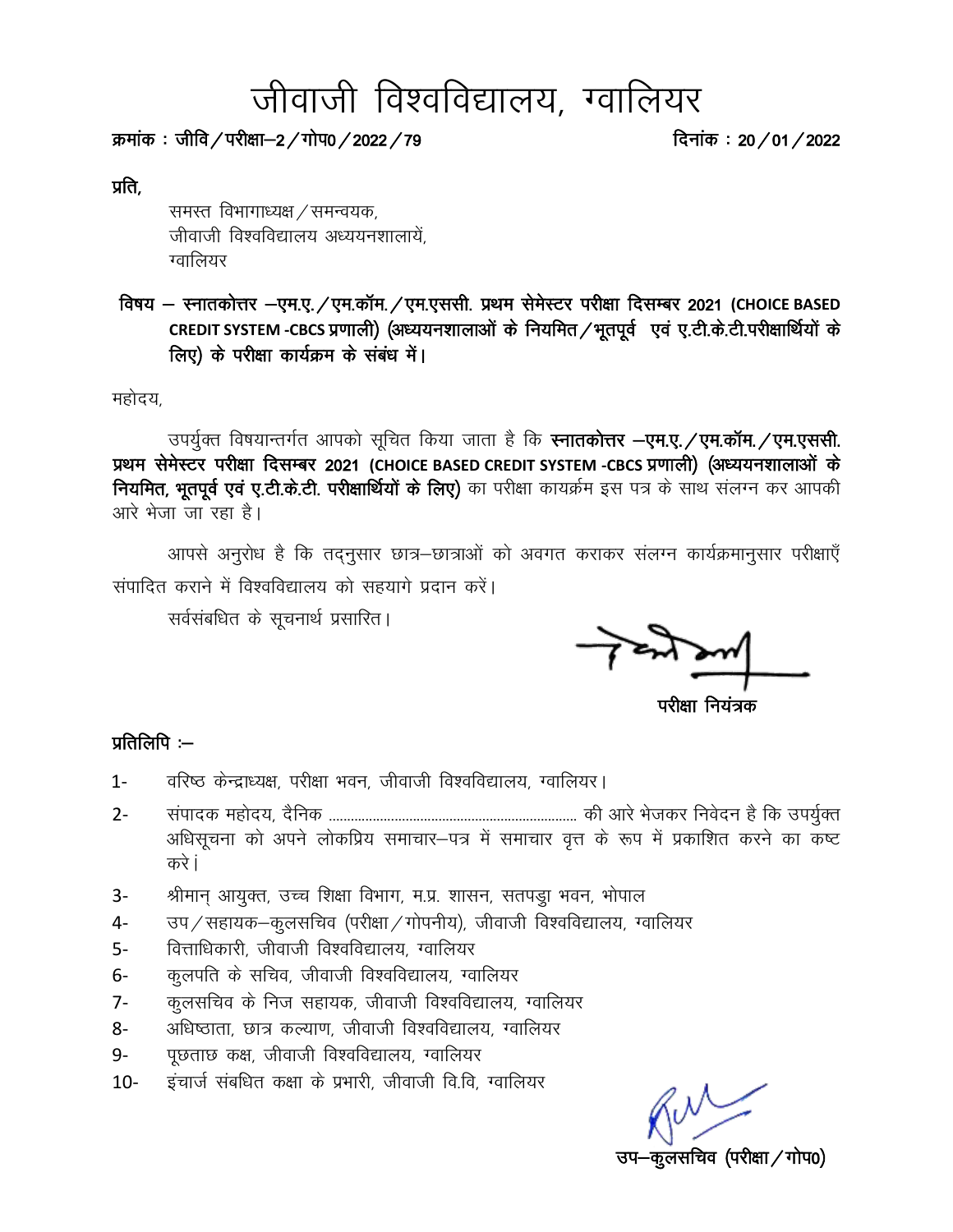## **J I W A J I U N I V E R S I T Y, G W A L I O R**

**TIME TABLE OF**

**M.A./M.Com./M.Sc. First Semester Exam Dec. 2021 CHOICE BASED CREDIT SYSTEM (CBCS)**

**(For SOS - Regular, Ex & ATKT Students )**

## **Exam Centre : Pariksha Bhawan, Jiwaji University, Gwalior**

## **Time : 02.00 PM to 05.00 PM**

| M.A. (Hindi) First Semester |                 |            | (For SOS - Regular/ATKT & Ex-student Only) |
|-----------------------------|-----------------|------------|--------------------------------------------|
| Date                        | Day             | Paper Code | <b>Subject Name</b>                        |
| 29-01-2022                  | Saturday        | Paper-101  | प्राचीन एवं मध्यकालीन काव्य और उसका इतिहास |
| 01-02-2022                  | Tuesday         | Paper-102  | आधुनिक हिन्दी गद्य एवं उसका इतिहास         |
| 03-02-2022                  | <b>Thursday</b> | Paper-103  | भारतीय एवं पाश्चात्य काव्य शास्त्र         |
|                             |                 |            | सूरदास–प्रथम                               |
| 05-02-2022                  | <b>Saturday</b> | Paper-104  | प्रेमचन्द्र–द्वितीय                        |

**M.A. (English) First Semester (For SOS – Regular/ATKT & Ex-student Only)** 

| Date         | Day             | Paper Code | <b>Subject Name</b> |
|--------------|-----------------|------------|---------------------|
| 29-01-2022   | Saturday        | Paper-101  | <b>POETRY</b>       |
| 01-02-2022   | Tuesday         | Paper-102  | DRAMA               |
| 03-02-2022   | <b>Thursday</b> | Paper-103  | <b>FICTION</b>      |
| $05-02-2022$ | <b>Saturday</b> | Paper-104  | <b>PROSE</b>        |

|  |  | M.A. (Sanskrit) First Semester | (For SOS - Regular/ATKT & Ex-student Only) |  |
|--|--|--------------------------------|--------------------------------------------|--|
|--|--|--------------------------------|--------------------------------------------|--|

| Date       | Day             | Paper Code | <b>Subject Name</b>           |
|------------|-----------------|------------|-------------------------------|
| 29-01-2022 | Saturday        | Paper-101  | वैद                           |
| 01-02-2022 | Tuesday         | Paper-102  | वैदांग                        |
| 03-02-2022 | <b>Thursday</b> | Paper-103  | पालि प्राकृत तथा भाषा विज्ञान |
| 05-02-2022 | <b>Saturday</b> | Paper-104  | काव्य                         |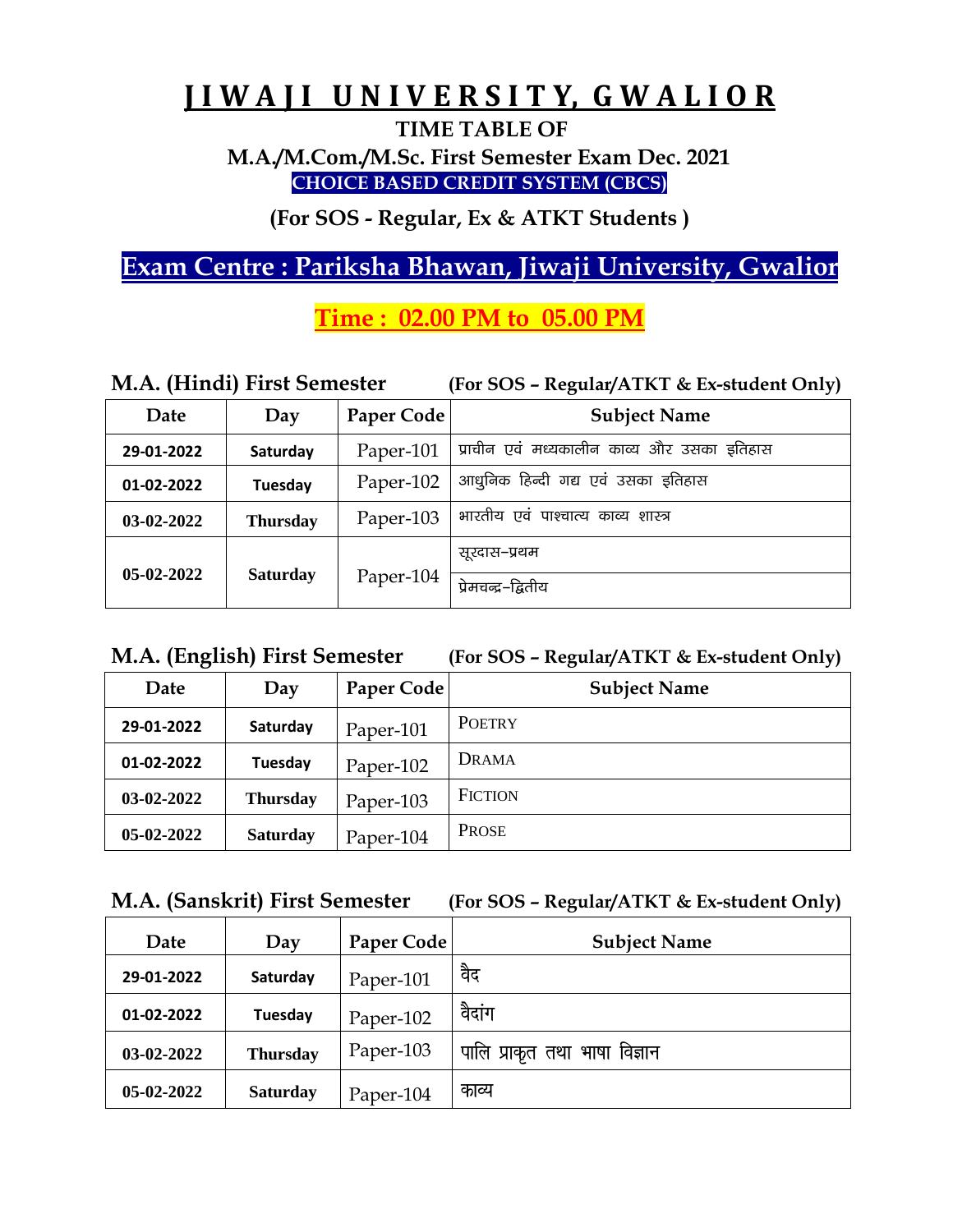## **M.A. (Extension Education & Social Work) First Semester (For SOS - Regular, Ex & ATKT-Students)**

| Date         | Day             | Paper Code | <b>Subject Name</b>                 |
|--------------|-----------------|------------|-------------------------------------|
| 29-01-2022   | Saturday        | Paper-101  | PERSPECTIVES OF EXTENSION EDUCATION |
| 01-02-2022   | Tuesday         | Paper-102  | <b>INTRODUCTION OF SOCIAL WORK</b>  |
| 03-02-2022   | <b>Thursday</b> | Paper-103  | <b>INDIAN SOCIETY</b>               |
| $05-02-2022$ | <b>Saturday</b> | Paper-104  | SOCIAL PROBLEMS AND LEGAL LITERACY  |

## **M.A. (Political Science) First Semester**

#### **(For SOS – Regular/ATKT & Ex-student Only)**

| Date         | Day             | Paper Code | <b>Subject Name</b>                                             |
|--------------|-----------------|------------|-----------------------------------------------------------------|
| 29-01-2022   | Saturday        | Paper-101  | POLITICAL PHILOSOPHY-I ORIGINS OF POLITICAL<br>THOUGHT & THEORY |
| 01-02-2022   | Tuesday         | Paper-102  | <b>INDIAN POLITICS-I INSTITUTIONS &amp; STRUCTURES</b>          |
| $03-02-2022$ | <b>Thursday</b> | Paper-103  | <b>INTERNATIONAL RELATIONS</b>                                  |
| $05-02-2022$ | <b>Saturday</b> | Paper-104  | PUBLIC ADMINISTRATION: IDEAS & CONCEPTS                         |

### **M.A. (Economics) First Semester**

#### **(For SOS – Regular/ATKT & Ex-student Only)**

| Date         | Day             | Paper Code | <b>Subject Name</b>                                  |
|--------------|-----------------|------------|------------------------------------------------------|
| 29-01-2022   | Saturday        | Paper-101  | THEORY OF CONSUMER BEHAVIOR AND<br><b>PRODUCTION</b> |
| 01-02-2022   | Tuesday         | Paper-102  | <b>MACRO ECONOMICS</b>                               |
| $03-02-2022$ | <b>Thursday</b> | Paper-103  | <b>PUBLIC ECONOMICS</b>                              |
| 05-02-2022   | <b>Saturday</b> | Paper-104  | <b>STATISTICS FOR ECONOMICS</b>                      |

## **M.A. (History) First Semester**

| Date         | Day             | Paper Code | <b>Subject Name</b>                                       |
|--------------|-----------------|------------|-----------------------------------------------------------|
| 29-01-2022   | Saturday        | Paper-101  | <b>CONCEPT OF HISTORIOGRAPHY</b>                          |
| 01-02-2022   | Tuesday         | Paper-102  | $18TH$ CENTURY WORLD                                      |
| $03-02-2022$ | <b>Thursday</b> | Paper-103  | POLITICAL HISTORY OF MEDIEVAL INDIA-1320 CE TO<br>1526 CE |
| $05-02-2022$ | <b>Saturday</b> | Paper-104  | Women in Indian History                                   |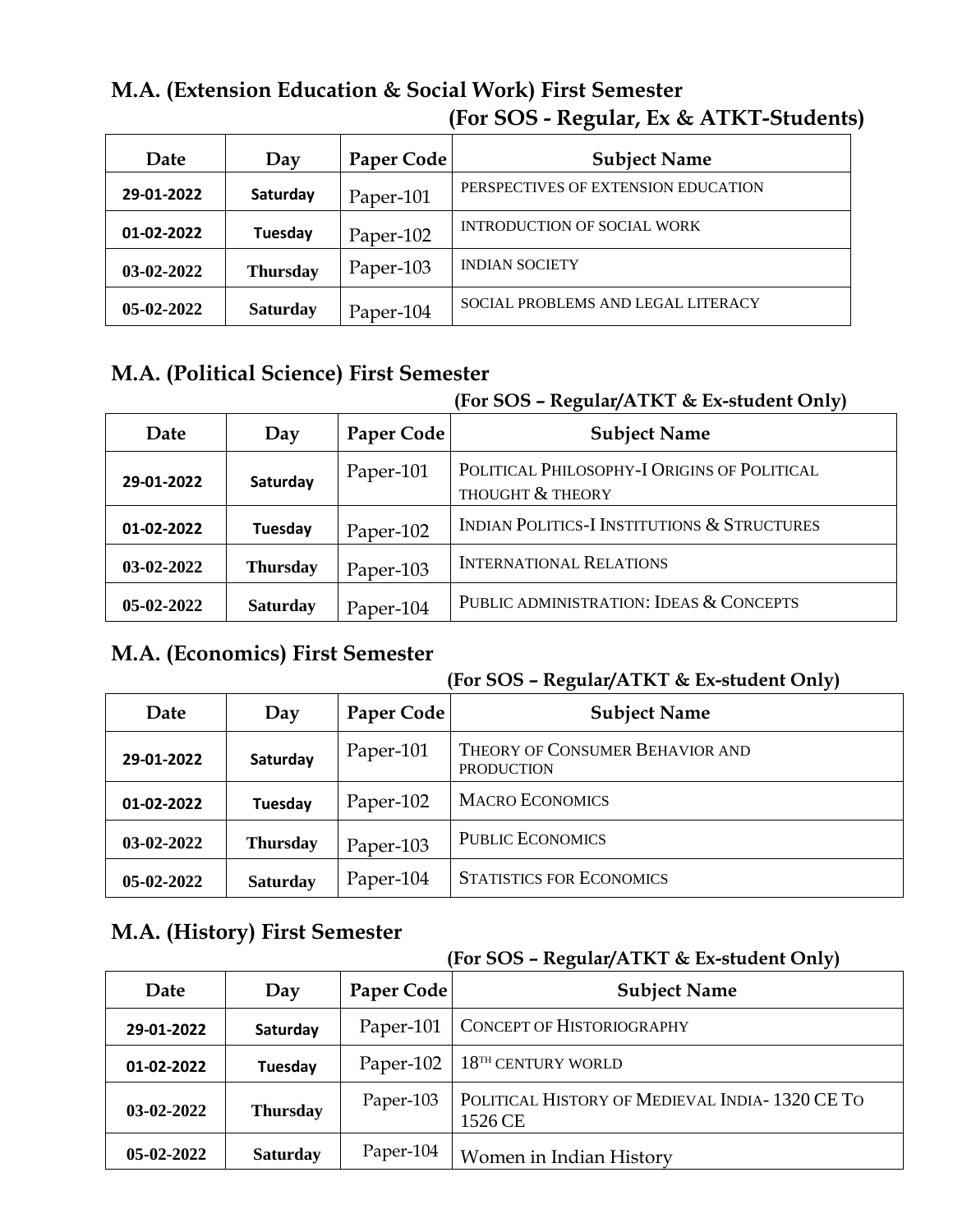## **M.A. (Jyotirvigyan) First Semester**

| Date         | Day             | Paper Code | <b>Subject Name</b>                 |
|--------------|-----------------|------------|-------------------------------------|
| 29-01-2022   | Saturday        | Paper-101  | प्रारंभिक खगोल एवं ब्रहाम्ण विज्ञान |
| 01-02-2022   | Tuesday         | Paper-102  | पत्रिका साधन<br>जन्म                |
| 03-02-2022   | <b>Thursday</b> | Paper-103  | सिद्धान्त गणित                      |
| $05-02-2022$ | <b>Saturday</b> | Paper-104  | ज्योतिष का इतिहास                   |

#### **(For SOS – Regular/ATKT & Ex-student Only)**

## **M.A. Yoga Ist Semester**

#### **(For SOS – Regular/ATKT & Ex-student Only)**

| Date         | Day             | <b>Paper Code</b> | <u>,</u><br><b>Name of the Papers</b> |
|--------------|-----------------|-------------------|---------------------------------------|
| 29-01-2022   | Saturday        | Paper-101         | <b>FOUNDATION OF YOGA</b>             |
| 01-02-2022   | Tuesday         | Paper-102         | <b>BASIC YOGA TEXTS</b>               |
| 03-02-2022   | <b>Thursday</b> | Paper-103         | HATHA YOGA                            |
| $05-02-2022$ | <b>Saturday</b> | Paper-104         | HUMAN ANATOMY & PHYSIOLOGY            |

## **M.A. (A.I.H.C. & Archeology) First Semester**

#### **(For SOS – Regular/ATKT & Ex-student Only)**

| Date         | Day             | Paper Code | <b>Subject Name</b>                          |
|--------------|-----------------|------------|----------------------------------------------|
| 29-01-2022   | Saturday        | Paper-101  | HISTORY OF INDIA UP TO CAD 650               |
| 01-02-2022   | Tuesday         | Paper-102  | SOCIAL AND ECONOMIC SYSTEMS AND INSTITUTIONS |
| 03-02-2022   | <b>Thursday</b> | Paper-103  | <b>STATE IN INDIA</b>                        |
| $05-02-2022$ | <b>Saturday</b> | Paper-104  | <b>INDIAN PALEOGRAPHY</b>                    |
| 08-02-2022   | Tuesday         | Paper-105  | <b>INDIAN EPIGRAPHY</b>                      |

#### **M.A. (Public Administration) First Semester**

| Date         | Day             | Paper Code | <b>Subject Name</b>                            |
|--------------|-----------------|------------|------------------------------------------------|
| 29-01-2022   | Saturday        | Paper-101  | THEORIES & PRINCIPLES OF PUBLIC ADMINISTRATION |
| 01-02-2022   | Tuesday         | Paper-102  | PUBLIC PERSONNEL ADMINISTRATION                |
| 03-02-2022   | <b>Thursday</b> | Paper-103  | <b>ELEMENTS OF FINANCIAL ADMINISTRATION</b>    |
| $05-02-2022$ | <b>Saturday</b> | Paper-104  | CONSTITUTIONAL SYSTEM IN INDIA-I               |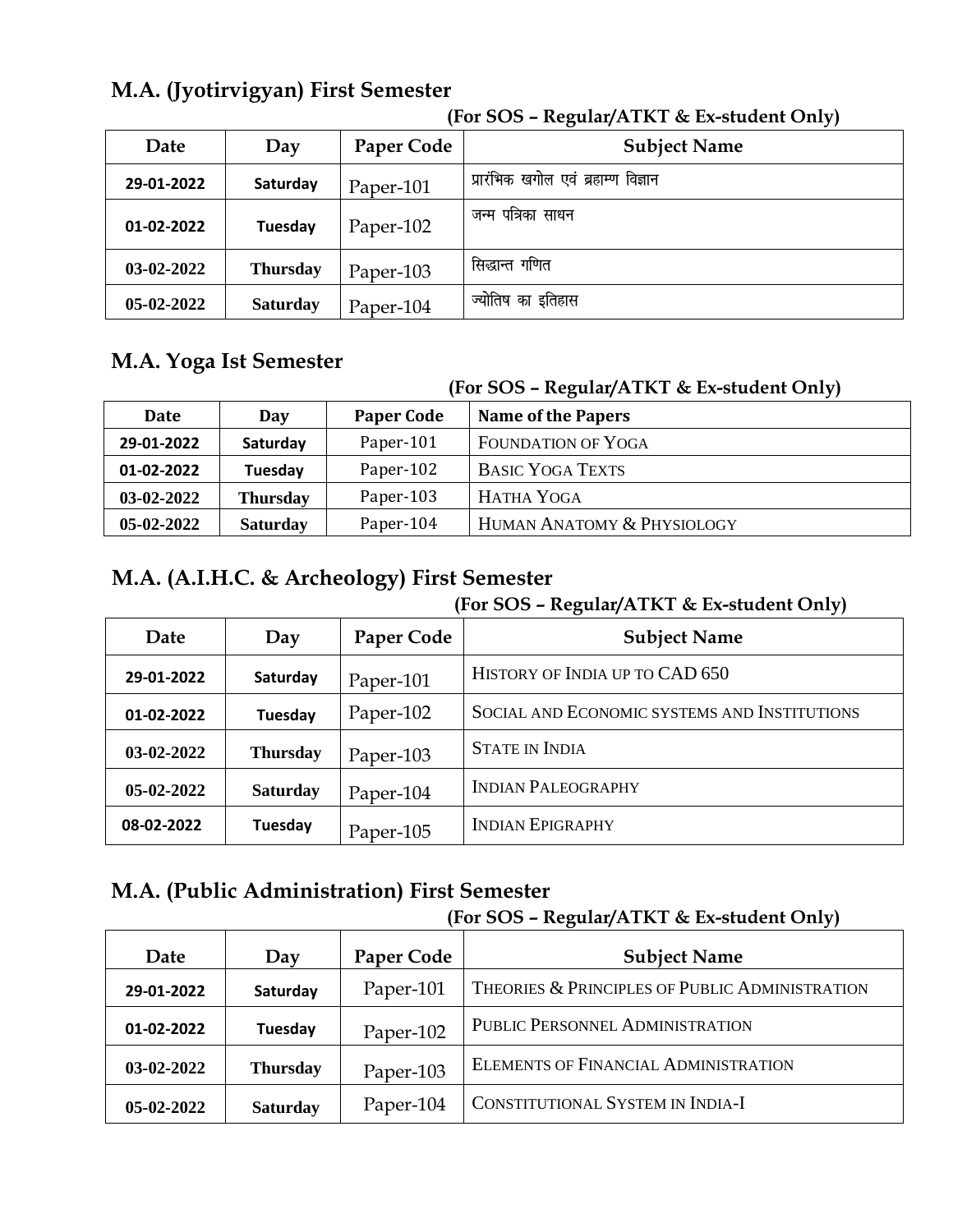## **M.Com. (First Semester)**

|            |                 |            | ,,,                                         |
|------------|-----------------|------------|---------------------------------------------|
| Date       | Day             | Paper Code | <b>Subject Name</b>                         |
| 29-01-2022 | Saturday        | Paper-101  | <b>MANAGEMENT PRINCIPLES &amp; PRACTICE</b> |
| 01-02-2022 | Tuesday         | Paper-102  | <b>BUSINESS ENVIRONMENT</b>                 |
| 03-02-2022 | <b>Thursday</b> | Paper-103  | <b>ADVANCE FINANCIAL ACCOUNTING</b>         |
| 05-02-2022 | <b>Saturday</b> | Paper-104  | <b>STATISTICAL ANALYSIS</b>                 |

#### **(For SOS – Regular/ATKT & Ex-student Only)**

## **M.Sc. (Mathematics) First Semester**

#### **(For SOS – Regular/ATKT & Ex-student Only)**

| Date         | Day             | Paper Code | <b>Subject Name</b>                        |
|--------------|-----------------|------------|--------------------------------------------|
| 29-01-2022   | Saturday        | Paper-101  | <b>ADVANCED ABSTRACT ALGEBRA</b>           |
| 01-02-2022   | Tuesday         | Paper-102  | <b>ANALYSIS</b>                            |
| 03-02-2022   | <b>Thursday</b> | Paper-103  | <b>INTEGRAL TRANSFORMS</b>                 |
| $05-02-2022$ | <b>Saturday</b> | Paper-104  | COMPUTER FUNDAMENTALS & PROGRAMMING IN 'C' |

## **M.Sc. (Botany) First Semester**

#### **(For SOS – Regular/ATKT & Ex-student Only)**

| Date         | Day             | Paper Code | <b>Subject Name</b>                                                         |
|--------------|-----------------|------------|-----------------------------------------------------------------------------|
| 29-01-2022   | Saturday        | Paper-101  | BACTERIOLOGY, VIROLOGY & GENERAL MICROBIOLOGY                               |
| 01-02-2022   | Tuesday         | Paper-102  | BIOLOGY & DIVERSITY OF FUNGI & PLANT PATHOLOGY                              |
| 03-02-2022   | <b>Thursday</b> | Paper-103  | BIOLOGY & DIVERSITY OF ALGAE BRYOPHYTES & LICHENS                           |
| $05-02-2022$ | <b>Saturday</b> | Paper-104  | <b>BIOLOGY &amp; DIVERSITY OF PTERIDOPHYTES &amp;</b><br><b>GYMNOSPERMS</b> |

## **M.Sc. (Chemistry) First Semester**

| Date         | Day             | Paper Code | <b>Subject Name</b>            |
|--------------|-----------------|------------|--------------------------------|
| 29-01-2022   | Saturday        | Paper-101  | <b>INORGANIC CHEMISTRY-I</b>   |
| 01-02-2022   | Tuesday         | Paper-102  | <b>ORGANIC CHEMISTRY-I</b>     |
| $03-02-2022$ | <b>Thursday</b> | Paper-103  | PHYSICAL CHEMISTRY -I          |
| $05-02-2022$ | <b>Saturday</b> | Paper-104  | GROUP THEORY & SPECTROSCOPY -I |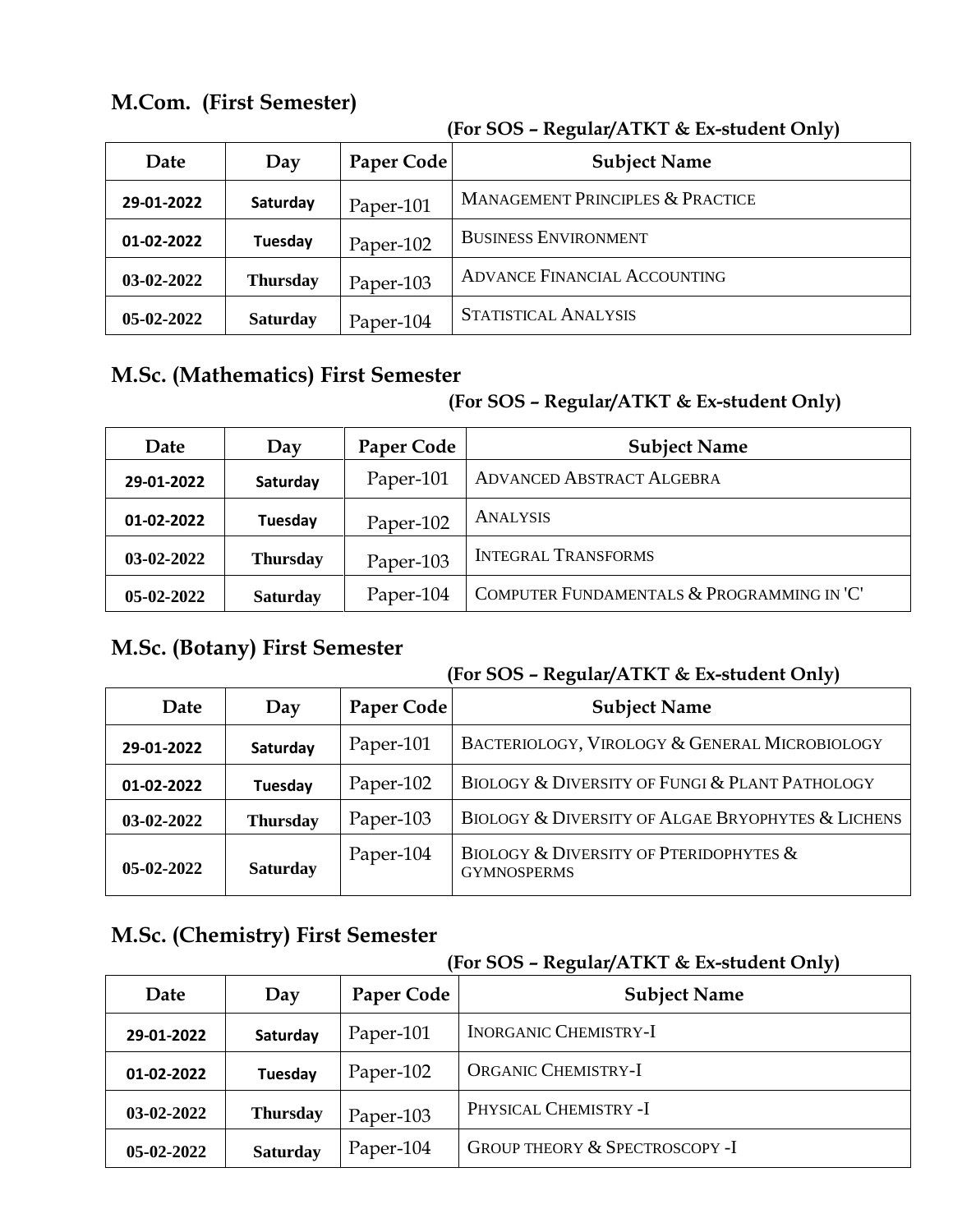|                                 |                 | <u>w.oc.</u> (maasunal Chemistry) Thist ochicsici | $\mu$ u 909 – Regulai/TTRT & Ex-student Omy |
|---------------------------------|-----------------|---------------------------------------------------|---------------------------------------------|
| Date                            | Day             | Paper Code                                        | <b>Subject Name</b>                         |
| 29-01-2022                      | Saturday        | Paper-101                                         | <b>ANALYTICAL CHEMISTRY</b>                 |
| 01-02-2022                      | Tuesday         | Paper-102                                         | <b>ADVANCED PHYSICAL CHEMISTRY</b>          |
| $03-02-2022$                    | <b>Thursday</b> | Paper-103                                         | <b>ORGANIC CHEMISTRY-I</b>                  |
|                                 |                 | Paper-104(a)                                      | <b>PAINTS &amp; PIGMENTS</b>                |
| $05-02-2022$<br><b>Saturday</b> |                 | Paper-104(b) BIO-CHEMICAL                         |                                             |

**M.Sc. (Industrial Chemistry) First Semester (For SOS – Regular/ATKT & Ex-student Only)** 

|  | M.Sc. (Biotechnology) First Semester | (For S) |
|--|--------------------------------------|---------|
|  |                                      |         |

#### (Biotechnology) First Semester (For SOS - Regular/ATKT & Ex-student Only)

| Date         | Day             | Paper Code | <b>Subject Name</b>                  |
|--------------|-----------------|------------|--------------------------------------|
| 29-01-2022   | Saturday        | Paper-101  | <b>CELL BIOLOGY</b>                  |
| 01-02-2022   | Tuesday         | Paper-102  | <b>MICROBIOLOGY</b>                  |
| 03-02-2022   | <b>Thursday</b> | Paper-103  | <b>BIOMOLECULES &amp; METABOLISM</b> |
| $05-02-2022$ | <b>Saturday</b> | Paper-104  | <b>BIO-INSTRUMENTATION</b>           |

#### **M.Sc. (Microbiology) First Semester**

#### **(For SOS – Regular/ATKT & Ex-student Only)**

| Date         | Day             | Paper Code | <b>Subject Name</b>                          |
|--------------|-----------------|------------|----------------------------------------------|
| 29-01-2022   | Saturday        | Paper-101  | BASIC IN MICROBIOLOGY & GENERAL BACTERIOLOGY |
| 01-02-2022   | Tuesday         | Paper-102  | <b>VIROLOGY &amp; MYCOLOGY</b>               |
| $03-02-2022$ | <b>Thursday</b> | Paper-103  | CELL BIOLOGY & BIOCHEMISTRY                  |
| $05-02-2022$ | <b>Saturday</b> | Paper-104  | <b>BIO-INSTRUMENTATION</b>                   |

#### **M.Sc. (Computer Science) First Semester**

| Date       | Day             | Paper Code | <b>Subject Name</b>                             |
|------------|-----------------|------------|-------------------------------------------------|
| 29-01-2022 | Saturday        | Paper-101  | <b>COMPUTER ARCHITECTURE</b>                    |
| 01-02-2022 | Tuesday         | Paper-102  | <b>DISCRETE MATHEMATICS WITH DATA STRUCTURE</b> |
| 03-02-2022 | <b>Thursday</b> | Paper-103  | <b>OPERATING SYSTEM</b>                         |
| 05-02-2022 | <b>Saturday</b> | Paper-104  | <b>OBJECT ORIENTED PROGRAMMING WITH C++</b>     |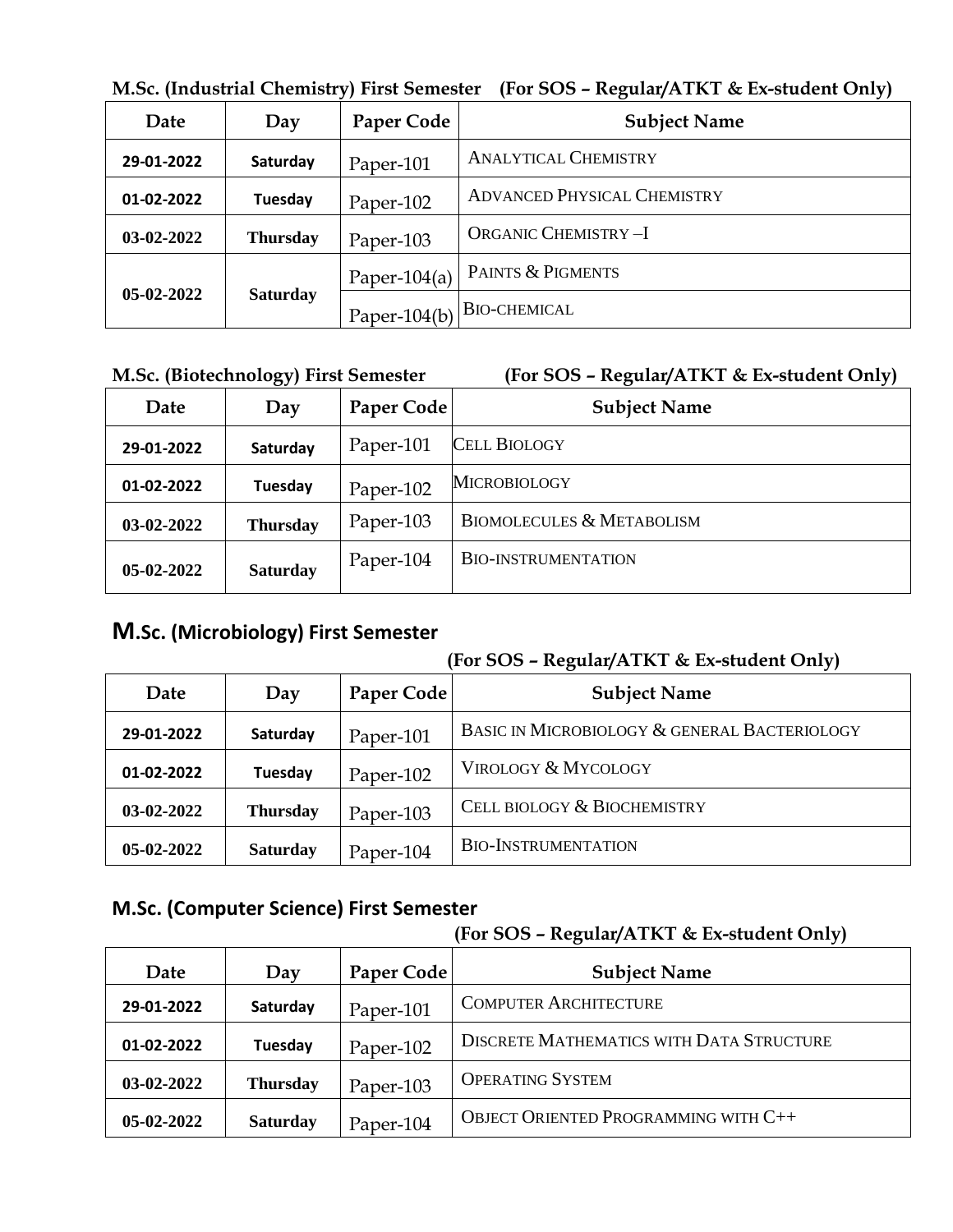#### **M.Sc. (Food Technology) First Semester**

| Date         | Day             | Paper Code | <b>Subject Name</b>                          |
|--------------|-----------------|------------|----------------------------------------------|
| 29-01-2022   | Saturday        | Paper-101  | Food Chemistry                               |
| 01-02-2022   | Tuesday         | Paper-102  | FOOD Bio CHEMISTRY and Nutrition's           |
| $03-02-2022$ | <b>Thursday</b> | Paper-103  | <b>FOOD MICROBIOLOGY</b>                     |
| $05-02-2022$ | <b>Saturday</b> | Paper-104  | PRINCIPLES OF FOOD PROCESSING & PRESERVATION |

#### **(For SOS – Regular/ATKT & Ex-student Only)**

## **M.Sc. (Environmental Science) First Semester**

#### **(For SOS – Regular/ATKT & Ex-student Only)**

| Date         | Day             | Paper Code | <b>Subject Name</b>                                                    |
|--------------|-----------------|------------|------------------------------------------------------------------------|
| 29-01-2022   | Saturday        | Paper-101  | FUNDAMENTAL OF ENVIRONMENTAL, CLIMATE & SOIL SCIENCE                   |
| 01-02-2022   | Tuesday         | Paper-102  | ECOLOGY BIODIVERSITY FORESTRY WILD LIFE & THEIR<br><b>CONSERVATION</b> |
| $03-02-2022$ | <b>Thursday</b> | Paper-103  | EARTH PROCESSES, HAZARDS AND RISK ASSESSMENT                           |
| $05-02-2022$ | <b>Saturday</b> | Paper-104  | ENERGY & ENVIRONMENT                                                   |
|              |                 |            |                                                                        |

#### **M.Sc. (Environmental Chemistry) First Sem.**

#### **(For SOS – Regular/ATKT & Ex-student Only)**

| Date       | Day             | Paper Code | <u>,</u><br><b>Subject Name</b>                                        |
|------------|-----------------|------------|------------------------------------------------------------------------|
| 29-01-2022 | Saturday        | Paper-101  | FUNDAMENTALS OF QUANTITATIVE ANALYSIS AND<br><b>SEPARATION METHODS</b> |
| 01-02-2022 | Tuesday         | Paper-102  | STEREOCHEMISTRY AND THERMO-ANALYTICAL METHODS                          |
| 03-02-2022 | <b>Thursday</b> | Paper-103  | SPECTRO-ANALYTICAL METHODS OF ANALYSIS-I                               |
| 05-02-2022 | <b>Saturday</b> | Paper-104  | ELECTRO-ANALYTICAL METHODS OF ANALYSIS                                 |

#### **M.Sc. (ICA) First Sem.**

| Date       | Day             | Paper Code | <b>Subject Name</b>                                                    |
|------------|-----------------|------------|------------------------------------------------------------------------|
| 29-01-2022 | Saturday        | Paper-101  | FUNDAMENTALS OF QUANTITATIVE ANALYSIS AND<br><b>SEPARATION METHODS</b> |
| 01-02-2022 | Tuesday         | Paper-102  | STEREOCHEMISTRY AND THERMO-ANALYTICAL METHODS                          |
| 03-02-2022 | <b>Thursday</b> | Paper-103  | SPECTRO-ANALYTICAL METHODS OF ANALYSIS-I                               |
| 05-02-2022 | <b>Saturday</b> | Paper-104  | ELECTRO-ANALYTICAL METHODS OF ANALYSIS                                 |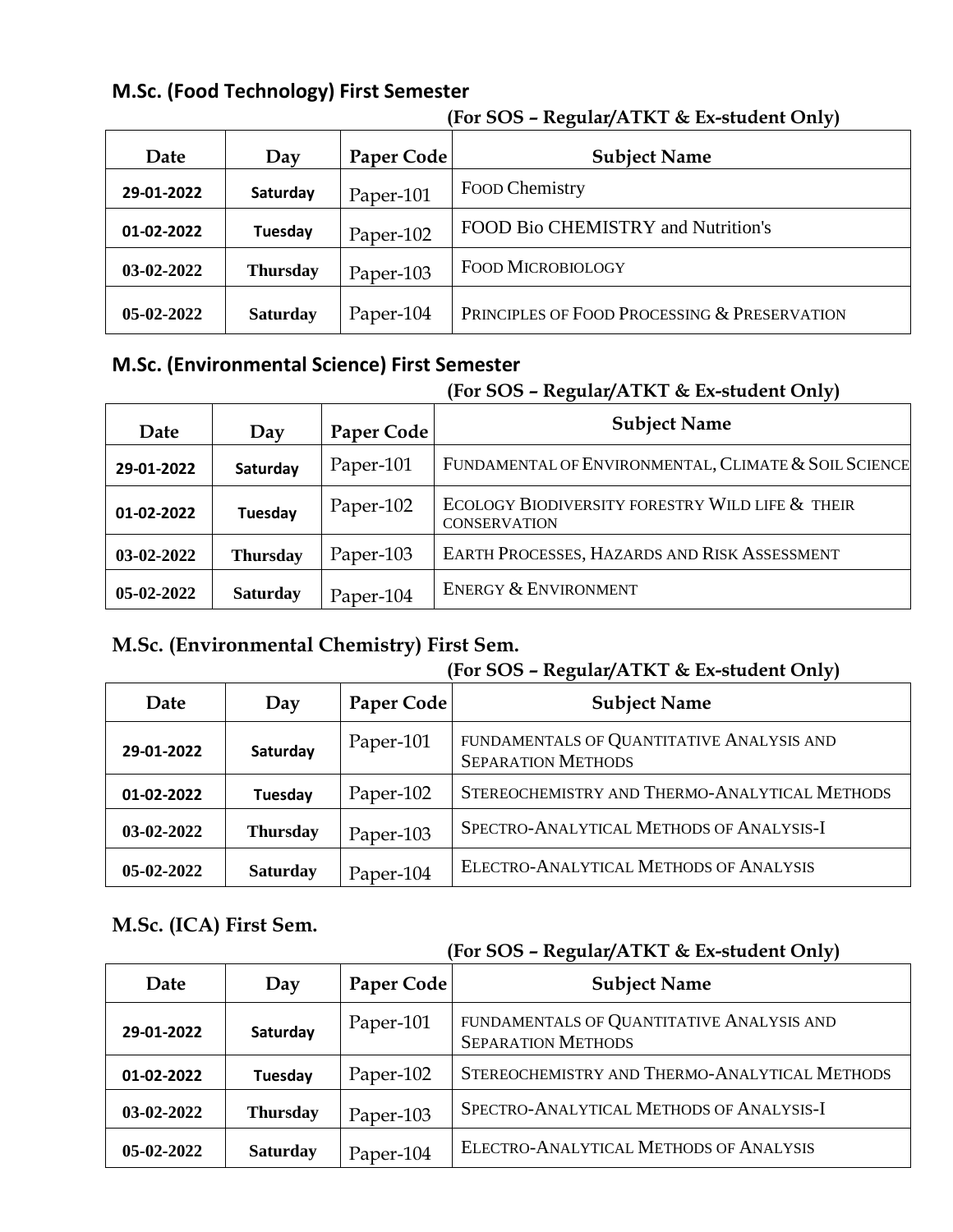|              | 11 UL UVU<br>$R_{\rm H}$ |            |                                                                        |
|--------------|--------------------------|------------|------------------------------------------------------------------------|
| Date         | Day                      | Paper Code | <b>Subject Name</b>                                                    |
| 29-01-2022   | Saturday                 | Paper-101  | FUNDAMENTALS OF QUANTITATIVE ANALYSIS AND<br><b>SEPARATION METHODS</b> |
| 01-02-2022   | Tuesday                  | Paper-102  | STEREOCHEMISTRY AND THERMO-ANALYTICAL METHODS                          |
| 03-02-2022   | <b>Thursday</b>          | Paper-103  | SPECTRO-ANALYTICAL METHODS OF ANALYSIS-I                               |
| $05-02-2022$ | <b>Saturday</b>          | Paper-104  | ELECTRO-ANALYTICAL METHODS OF ANALYSIS                                 |

## **M.Sc. (Pharmaceutical Chemistry) First Sem.**

#### **(For SOS – Regular/ATKT & Ex-student Only)**

### **M.Sc. (Geology) First Semester**

#### **(For SOS – Regular/ATKT & Ex-student Only)**

| Date         | Day             | <b>Paper Code</b> | <b>Subject Name</b>                                         |
|--------------|-----------------|-------------------|-------------------------------------------------------------|
| 29-01-2022   | Saturday        | Paper-101         | <b>GEOMORPHOLOGY</b>                                        |
| 01-02-2022   | Tuesday         | Paper-102         | <b>STRUCTURAL GEOLOGY &amp; TECTONICS</b>                   |
| $03-02-2022$ | <b>Thursday</b> | Paper-103         | MINERALOGY & MINERAL OPTICS                                 |
| $05-02-2022$ | <b>Saturday</b> | Paper-104         | CRYSTALLOGRAPHY, CRYSTAL CHEMISTRY &<br><b>GEOCHEMISTRY</b> |

#### **M.Sc. (Remote Sensing & GIS) First Semester**

#### **(For SOS – Regular/ATKT & Ex-student Only)**

| Date         | Day             | Paper Code | <b>Subject Name</b>                     |
|--------------|-----------------|------------|-----------------------------------------|
| 29-01-2022   | Saturday        | Paper-101  | FUNDAMENTAL OF REMOTE SENSING           |
| 01-02-2022   | Tuesday         | Paper-102  | AERIAL PHOTOGRAPHY & PHOTOGRAMMETRY     |
| 03-02-2022   | <b>Thursday</b> | Paper-103  | CARTOGRAPHY & GLOBAL POSITIONING SYSTEM |
| $05-02-2022$ | <b>Saturday</b> | Paper-104  | <b>DIGITAL IMAGE PROCESSING</b>         |

## **M.Sc. (Physics) First Semester**

| Date         | Day             | Paper Code | <b>Subject Name</b>                    |
|--------------|-----------------|------------|----------------------------------------|
| 29-01-2022   | Saturday        | Paper-101  | <b>METHODS IN MATHEMATICAL PHYSICS</b> |
| 01-02-2022   | Tuesday         | Paper-102  | <b>CLASSICAL MECHANICS</b>             |
| 03-02-2022   | <b>Thursday</b> | Paper-103  | ELECTROMAGNETISM & Non Liner OPTICS    |
| $05-02-2022$ | <b>Saturday</b> | Paper-104  | <b>SEMICONDUCTOR ELECTRONICS</b>       |